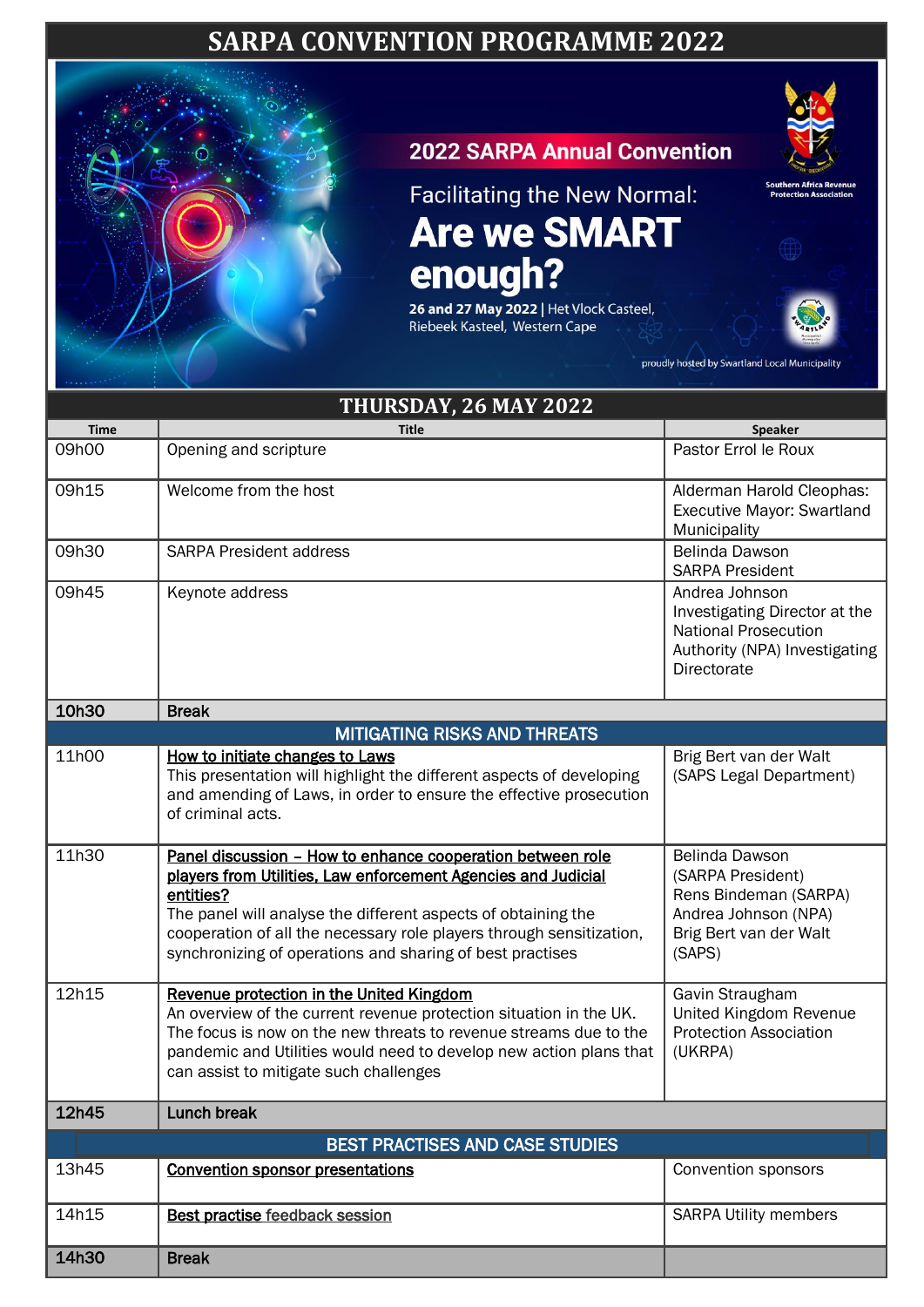| 15h00 | TID rollover challenges and successes<br>Case study of various Municipalities that have embarked on the TID<br>Rollover Process. It showcases the challenges experience by some,<br>and the success experienced by others. ensure that we all play our<br>role in making sure this TID rollover change is encountered and<br>finished smoothly. | <b>Brian Hill</b><br><b>Utilities World</b>                                              |
|-------|-------------------------------------------------------------------------------------------------------------------------------------------------------------------------------------------------------------------------------------------------------------------------------------------------------------------------------------------------|------------------------------------------------------------------------------------------|
| 15h30 | Panel discussion - TID -rollover challenges<br>The panel will focus on what should be done in order to ensure that<br>all the issues of the TID rollover process are addressed in time by<br>all the utilities that have prepaid electricity meters installed.                                                                                  | Keseree Rajoo<br>Utilities World<br>Dr Silas Mulaudzi<br><b>SALGA</b><br>Utility members |
| 16:30 | <b>Day Closure</b>                                                                                                                                                                                                                                                                                                                              |                                                                                          |

| <b>FRIDAY, 27 MAY 2022</b>            |                                                                                                                                                                                                                                                                                                                                                                                                                                                                                                                                                                                                                                                                                                         |                                            |  |  |
|---------------------------------------|---------------------------------------------------------------------------------------------------------------------------------------------------------------------------------------------------------------------------------------------------------------------------------------------------------------------------------------------------------------------------------------------------------------------------------------------------------------------------------------------------------------------------------------------------------------------------------------------------------------------------------------------------------------------------------------------------------|--------------------------------------------|--|--|
| 08h30                                 | <b>Registration and Refreshments</b>                                                                                                                                                                                                                                                                                                                                                                                                                                                                                                                                                                                                                                                                    |                                            |  |  |
| SOLVING REVENUE PROTECTION CHALLENGES |                                                                                                                                                                                                                                                                                                                                                                                                                                                                                                                                                                                                                                                                                                         |                                            |  |  |
| 09h00                                 | Changing the business by focusing on data analysis and<br>revenue recovery processes<br>Post pandemic it will be crucial for Utilities to use data analysis<br>processes to increase the hit rate of identifying possible non<br>technical losses. This will assist to counter challenges like the<br>increased "push back" by customers when audits are done and<br>also assist in increasing the effectiveness of revenue recovery<br>processes that has proven to be very successful in all utilities<br>where such processes were introduced. This will necessitate<br>that standing operational procedures should be enhanced to in<br>order to deal with all the current revenue loss challenges. | <b>Greg Stopford</b><br>City of Cape Town  |  |  |
| 09h30                                 | Management of large power users through automated meter<br>reading<br>Municipalities, in particular Metro's become more and more<br>dependent on the contribution of Large Power Users (LPU) for<br>revenue. Accuracy of the billing will ensure timeous<br>settlements and steady income for the municipality. The need<br>to apply smart technology in the process is ever increasing and<br>recordkeeping of the state of the installations is paramount.<br>The majority of these consumers are well aware of the need to<br>pay for the service (recently Tshwane and City of Johannesburg<br>launched an intensified and visible credit control programmed<br>aimed at these consumers)           | Jannie Fourie<br>Visual Revenue Management |  |  |
| 10h00                                 | <b>Break</b>                                                                                                                                                                                                                                                                                                                                                                                                                                                                                                                                                                                                                                                                                            |                                            |  |  |
|                                       | TECHNOLOGICAL LOSS REDUCTION SOLUTIONS                                                                                                                                                                                                                                                                                                                                                                                                                                                                                                                                                                                                                                                                  |                                            |  |  |
| 10h30                                 | Leveraging digitization to promote responsible energy<br>consumption<br>Digitization as a result of technology advancement has<br>permanently changed the way consumers interact with service<br>delivery. It is especially evident in the areas of banking, retail,<br>education and entertainment. The advantages thereof are<br>numerous which includes improved services levels, real-time<br>feedback, and improved security. There is a possibility of<br>exploiting these technological advancements and subsequently<br>influencing consumer behaviour to ensure responsible energy<br>consumption.                                                                                             | Desigan Govender<br>Conlog                 |  |  |